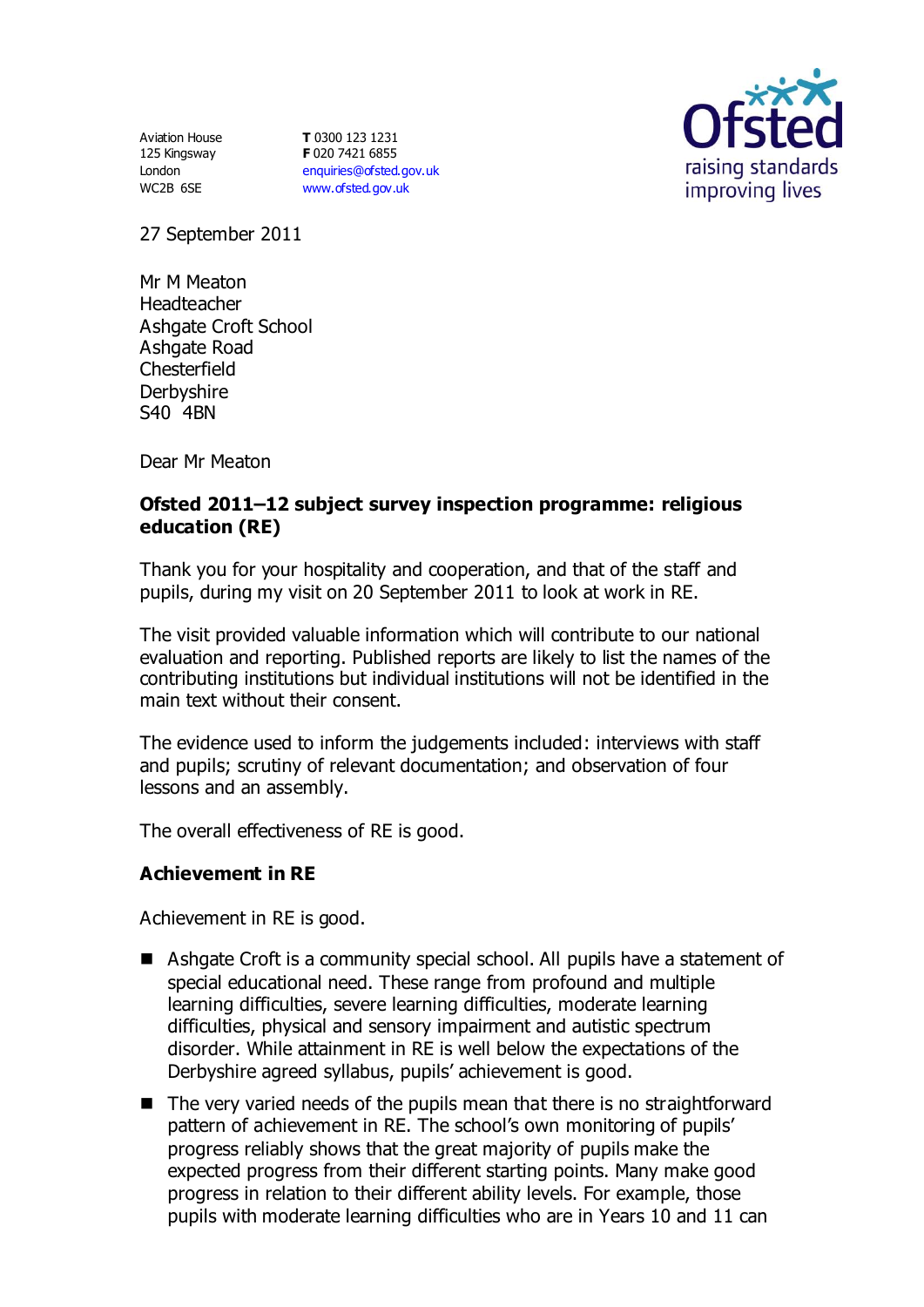identify key religious figures from three main religions and explain their significance. Pupils with similar learning difficulties in Years 8 and 9 readily explain meanings in religious symbols. Overall, pupils respond very well to opportunities to reflect on their feelings.

 $\blacksquare$  The pupils enjoy RE very much. In part, this is because they are encouraged to be active partners in learning. This ensures that the subject makes a powerful contribution to pupils' personal development, including their self-knowledge and self-esteem. They grow in confidence and respond positively to 'learning about' and 'learning from' religion.

# **Quality of teaching in RE**

The quality of teaching in RE is good.

- Teaching in the lessons observed across the full range of learning difficulties demonstrated a number of strengths. Activities were engaging, challenging and fit for purpose. Tasks were carefully structured and suitably timed, so that a good pace in learning was sustained.
- The use of a wide range of resources, particularly sensory artefacts and items, contributes significantly to pupils' good progress in lessons. The provision of practical, visual and first-hand experiences enables pupils to engage effectively with the material and ideas they are exploring. Teachers use a variety of approaches to enable pupils to communicate their thoughts and feelings and to demonstrate what they know and understand. Interactive whiteboards enliven learning and good use is made of photographic evidence to record pupils' experience of learning in RE.
- $\blacksquare$  The teaching is effective in matching tasks and activities to pupils' very different needs, supported by the effective deployment of in-class support. Therefore, all pupils participate fully and are encouraged to maintain interest and remain focused on learning. Excellent relationships between staff and pupils make a significant contribution to pupils' achievement.
- The monitoring of pupils' progress is undertaken conscientiously and is fit for purpose. Regular checking of pupils' progress in lessons and routine moderating of pupils' work ensures consistency in teachers' assessments.

### **Quality of the curriculum in RE**

The quality of the curriculum in RE is good.

- $\blacksquare$  Close attention is paid to adapting and implementing the concepts, skills, attitudes and processes identified in the Derbyshire agreed syllabus. Schemes of work have been revised recently and are guided by a commercial scheme which is specific for pupils with learning difficulties. Short-term planning is matched well to pupils' needs and makes an effective contribution to pupils' good progress.
- There is a suitable balance in the planning to ensure good breadth in the number of religions covered over the key stages and in ensuring reasonable progression in the development of pupils' understanding of